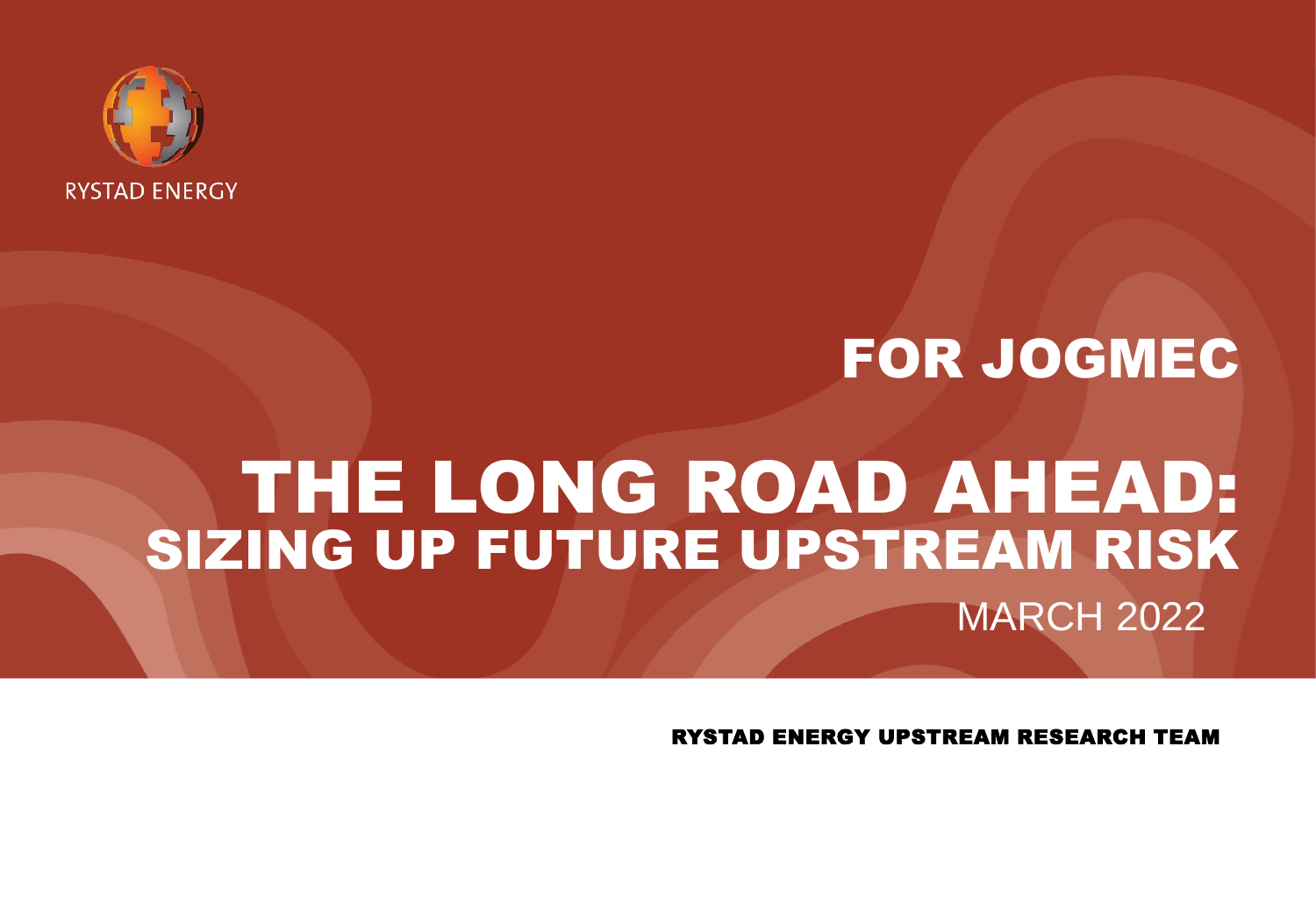### **Table of contents**

| <b>Topic</b>                        | Content                                             |
|-------------------------------------|-----------------------------------------------------|
| 1.                                  | Rystad Energy's and external demand scenarios       |
| <b>Demand scenarios</b>             | Scenario implications                               |
| 2.<br><b>Risk for "petrostates"</b> | Revenue risk for governments                        |
| 3.                                  | Exploration spending at risk                        |
| <b>Risk for oil service</b>         | Investments at risk                                 |
| companies                           | $\bullet$                                           |
| 4.                                  | • Value and resource risk for oil and gas companies |
| <b>Risk for oil and gas</b>         | Corporate landscape                                 |
| companies                           | ٠                                                   |
| 5.<br><b>Results and takeaways</b>  | Global risk for the E&P sector                      |



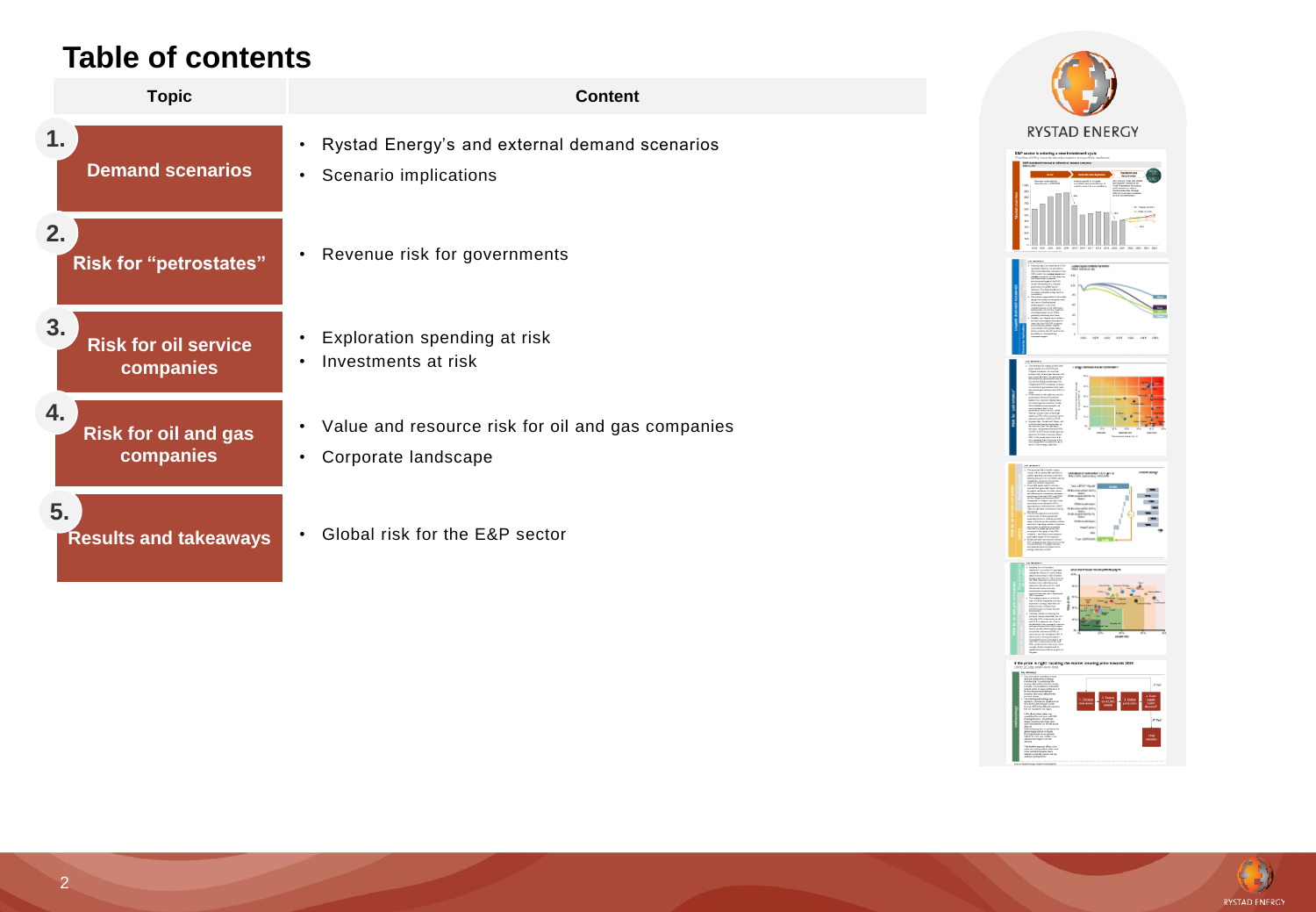### **E&P sector is entering a new investment cycle**

*Priorities shifting towards decarbonization and portfolio resilience*

#### **E&P investment forecast at different oil demand scenarios** Billion USD





Market overview

Market overview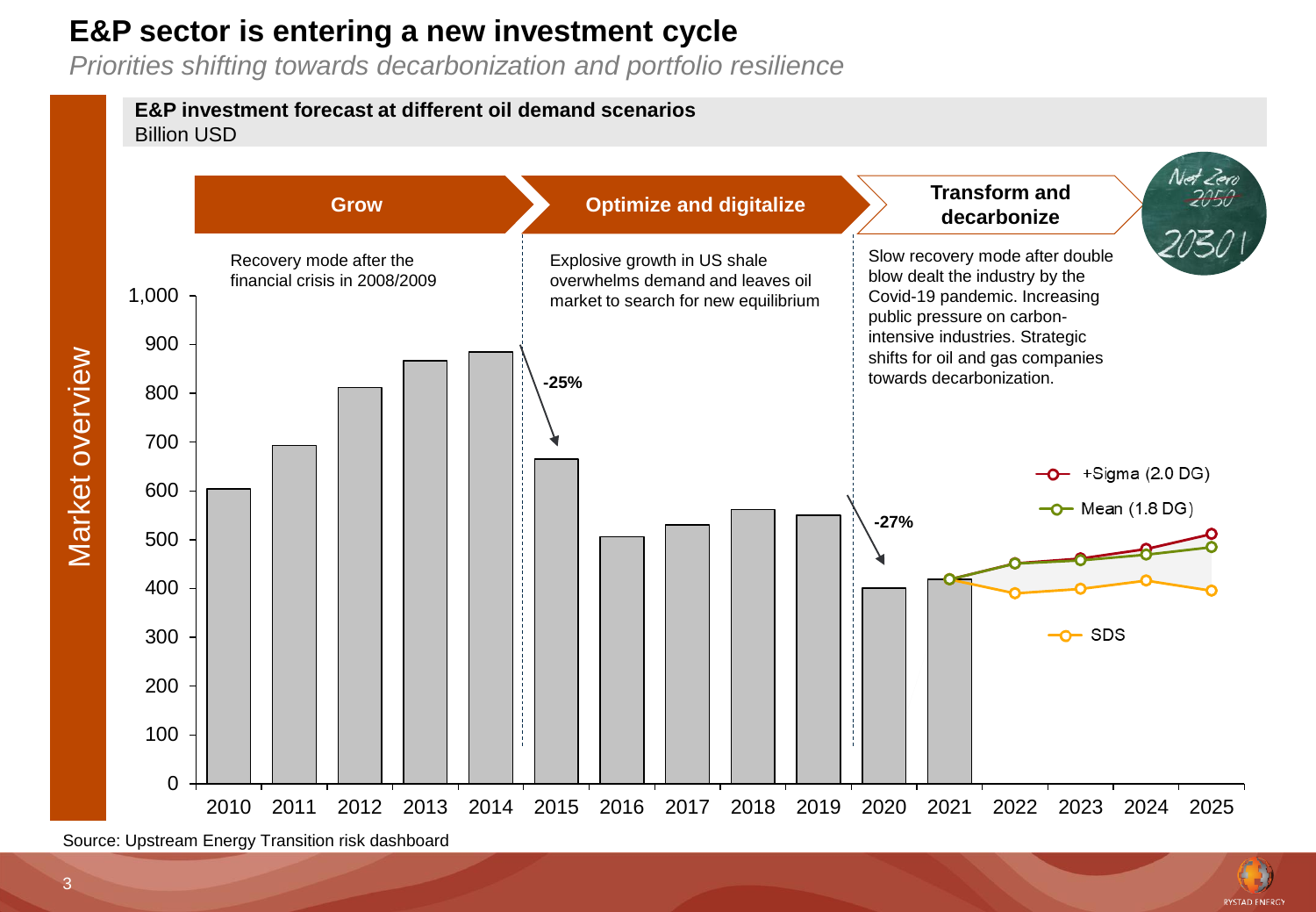### <span id="page-3-0"></span>**Energy transition risk for the E&P industry can be broken down into two parts**

*We analyze energy transition risks as granularly as possible*

### **Energy transition risk**

To accurately account for energy transition risk on a global scale, we must analyze energy transition risks as granularly as possible. Energy transition risk is therefore understood as the risks threatening revenue, which may be impacted by reduced prices or volumes, down to the asset level. These have been quantified and measured in terms of economic value at risk. Our analysis shows that the economic value at risk is highly asset-specific, reflecting the varying risks facing different geographies, costs and revenue structures.



### Revenue risk Cost risk Cost risk

The risk to future revenues as a result of demand lost due to constraints on total emissions.

#### Volume risk

The risk of having "stranded assets" that carry no value in a decarbonized scenario.

#### Price risk **Price risk** Policy risk

The risk of realizing lower prices than what would have been the case in a business-as-usual scenario.

## The risk of expenses that would otherwise not have occurred in a business-as-usual scenario.

The price of carbon that could be imposed as a tax, incurring an extra expense in oil and gas companies' income statements.

### **Focus of this report**

Source: Rystad Energy research and analysis

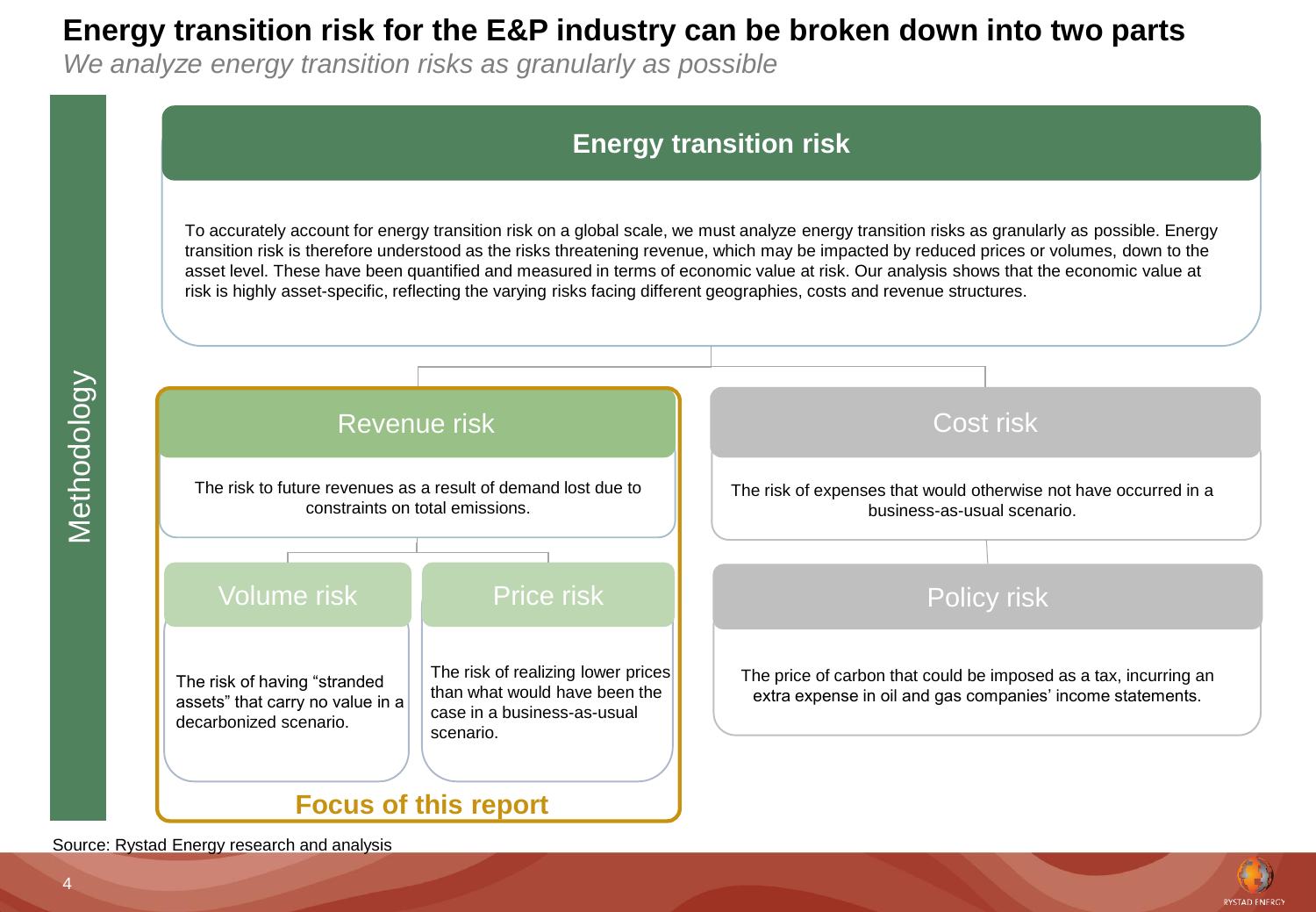### **If the price is right: locating the market clearing price towards 2050**

*Using UCube asset-level data*

#### **Key takeaways**

- Price risk (which underlies revenue risk) is a central driver of energy transition risk. To understand the revenue risks arising from the energy transition, it is essential to understand what oil prices to expect within each of the key decarbonized demand scenarios that were outlined in the previous chapter.
- The following methodology was applied to calculate the equilibrium oil price for the global liquids market towards 2050 in the different scenarios that are included in this report.

**1)** An oil price time series was established for each year until 2050. **2)** Using this price, the potential supply, resources and cash flows were calculated for our 85,000-asset data set.

**3)** Summarizing this, we arrived at the global supply outlook for liquids. **4)** Comparing this to our demand outlook for each year, outliers were adjusted until supply matched demand.

This iterative approach allows us to arrive at a pricing outlook within each of our demand scenarios that is reflective of the full impact of all key upstream pricing drivers.





Source: Rystad Energy research and analysis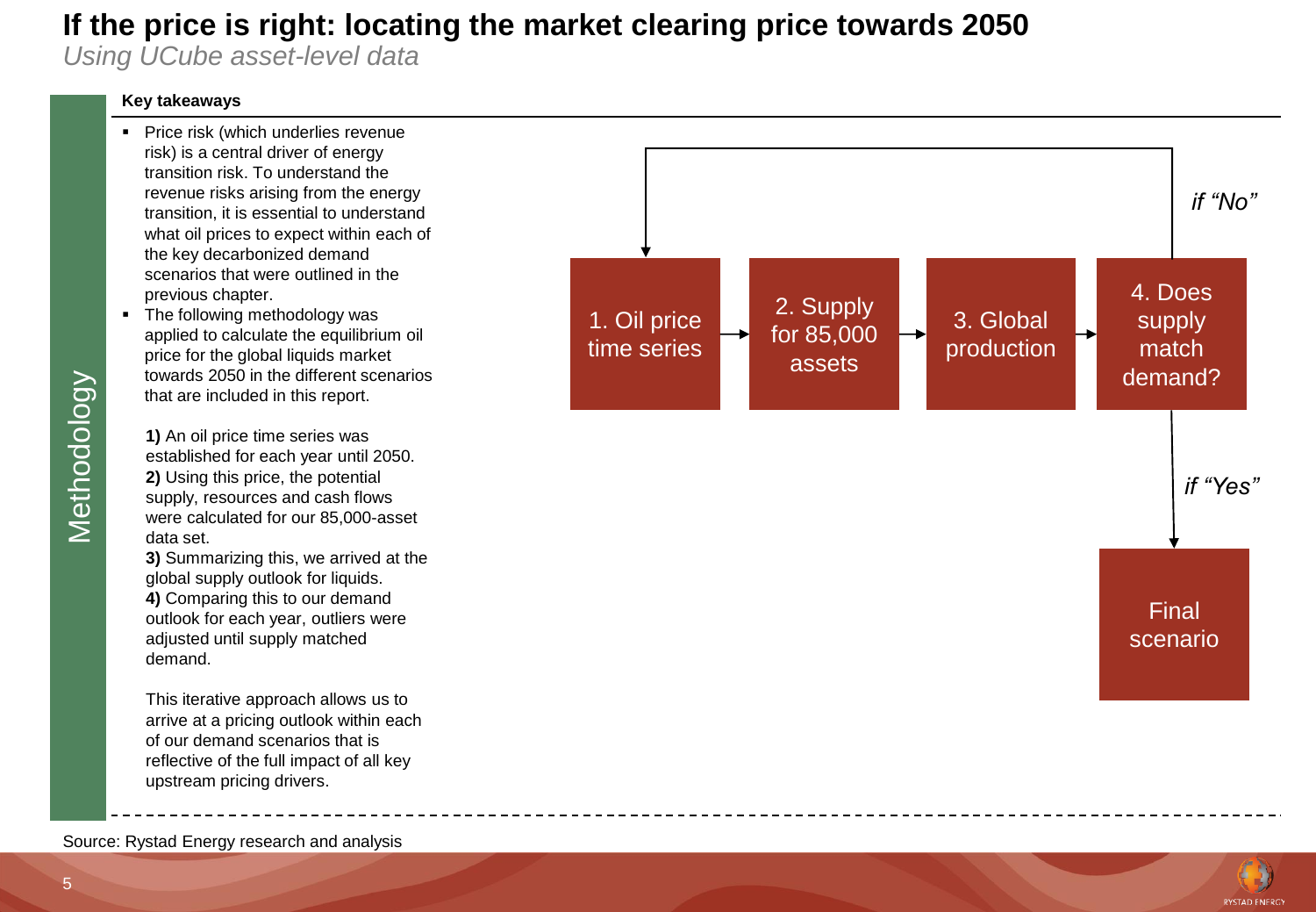## **Understanding Rystad Energy's liquids demand scenarios**

*Three scenarios represent different paces of energy transition*



Demand scenario description



The **+Sigma (2.0°C)** scenario is a reasonable upside probabilistic range from our Mean scenario.

Oil demand peaks in 2028 at 106 million bpd and declines to 74 million bpd in 2050.

#### Key assumptions:

- Electric vehicle (EV) adoption is slow. In non-OECD countries, more consumer-side headwinds such as a lack of charging infrastructure and a robust market for used ICE\* vehicles will support oil demand for longer.
- The plastic recycling rate increases linearly and does not reach the same rate as glass or iron.
- Oil displacement in power generation does not accelerate significantly versus historical decline rates.



The **Mean (1.8°C)** scenario is the most probable long-term oil demand trajectory.

Oil demand peaks at 104 million bpd in 2025 and declines progressively to 51 million bpd in 2050.

#### Key assumptions:

- EV adoption develops according to a reasonably risked-down version of current EV manufacturers' targets.
- Recycling for some plastic types converges with the rate for aluminum cans and glass (~75%) by 2050.
- Around 30% of virgin petrochemical feedstock for some plastic types is sourced from green hydrogen by 2050.
- Oil substitution in other sectors develops in line with current policies, accelerating in the power, agriculture and maritime sectors.



The **–Sigma (1.6°C)** scenario is a reasonable downside probabilistic range from our Base Case: Mean scenario

Oil demand peaks at 102 million bpd in 2024 and falls sharply to 33 million bpd in 2050.

#### Key assumptions:

- EV adoption proceeds according to unadjusted EV manufacturers' targets.
- All EV consumer constraints (charging infrastructure, power supply etc.) are supposed to be solved and governments adopt policies to curtail short-distance transport.
- Plastic recycling rises to 90% by 2050 for some plastic types. In addition, green hydrogen accounts for around 70% of feedstock for certain plastic types.
- Oil substitution accelerates markedly in other sectors versus today's trajectory.

\*ICE: internal combustion engine. Source: Rystad Energy research and analysis

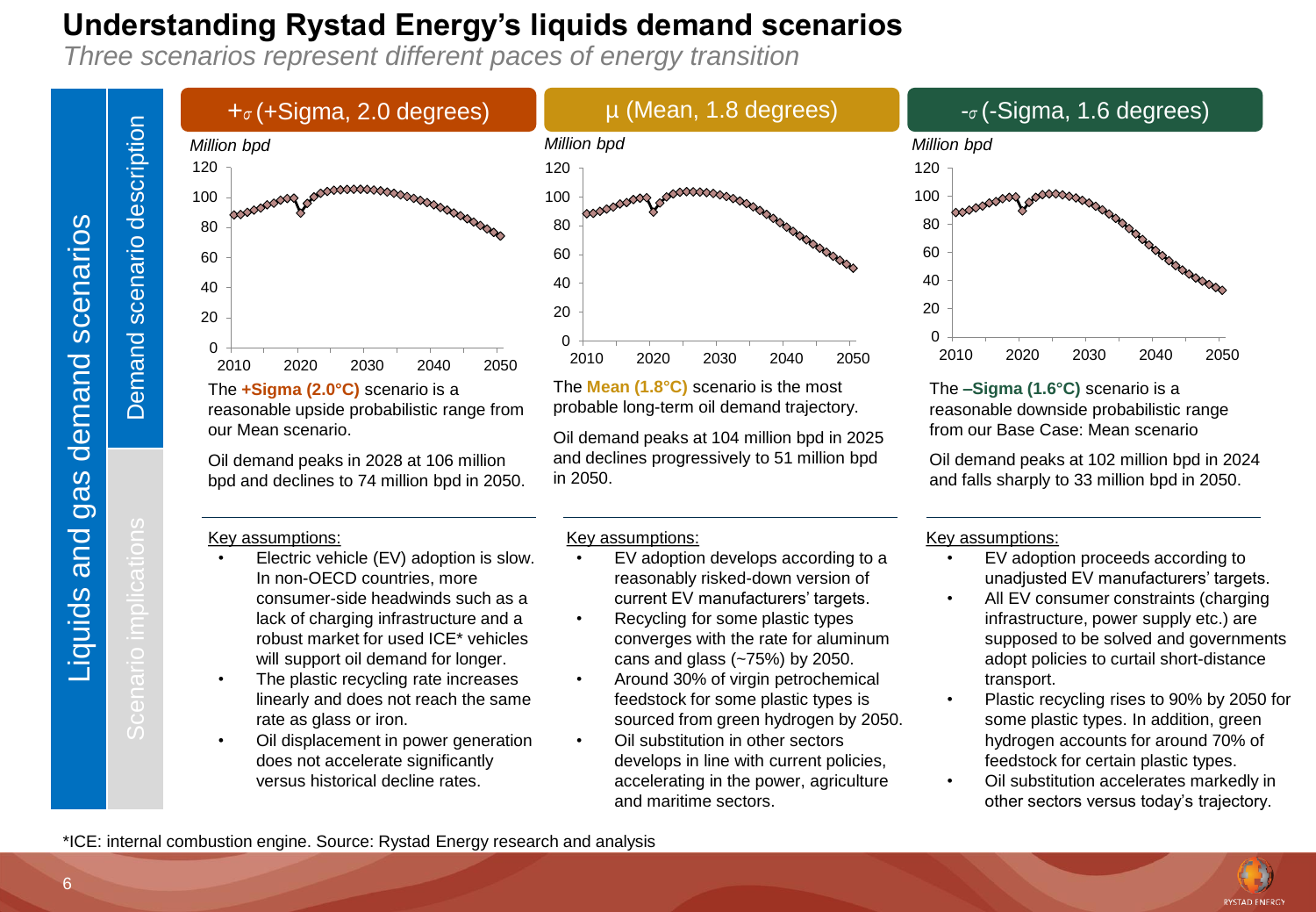### **External benchmarks for liquids demand scenarios**

*Three scenarios represent different paces of energy transition*



The **OPEC** scenario sees a bullish liquids demand with gradual increase in demand up until 2045.

Global oil demand is expected to increase from 90.6 million bpd in 2020 to 108.2 million bpd in 2045.

#### Key assumptions:

- The transportation sector is set to be the major contributor to future incremental global oil demand, adding around 13 million bpd between 2020 and 2045.
- More than 90% of the demand increase comes from the road transportation and aviation sectors, each contributing around 6 million bpd. However, a large part of this is a rebound from the sharp demand decline in both sectors in 2020.
- The total vehicle fleet is expected to reach 2.6 billion by 2045, increasing by around 1.1 billion from 2020 levels. The EV fleet approaches 500 million vehicles by 2045, representing almost 20% of the global fleet.



The **SDS (Sustainable Development Scenario)** by the International Energy Agency (IEA) is the most widely used benchmark, calling for temperature increases well below 2*<sup>o</sup>*C.

Oil demand peaks at 93 million bpd in 2025 and declines progressively to 46 million bpd in 2050.

#### Key assumptions:

- SDS meets the conditions set out by the Paris Agreement.
- The scenario achieves key energyrelated United Nations sustainable development goals related to universal energy access and major improvements in air quality (like the NZE scenario).
- CO<sub>2</sub> emissions to peak at around 33 Gt in 2018, falling to less than 10 billion tonnes by 2050 and on track to net zero emissions by 2070 (with many countries and regions reaching net zero much earlier).

#### NZE (Net Zero Emissions by 2050)



The **NZE (Net Zero Emissions by 2050)** from the IEA sets a narrow pathway for the global energy sector to achieve net zero CO<sub>2</sub> emissions by 2050.

Oil demand peaks at 91 million bpd in 2021 and falls sharply to 21 million bpd in 2050.

#### Key assumptions:

- While the SDS is in line with the Paris Agreement's objective of holding the increase in the global average temperature to well below 2 °C, the NZE goes a step further to match the Paris Agreement's objective of pursuing efforts to limit the temperature increase to 1.5 °C.
- $\cdot$  In the NZE, CO<sub>2</sub> emissions are net zero in 2050 globally and there are rapid reductions in all non- $CO<sub>2</sub>$ emissions (such as methane).



Source: Rystad Energy research and analysis

Demand scenario description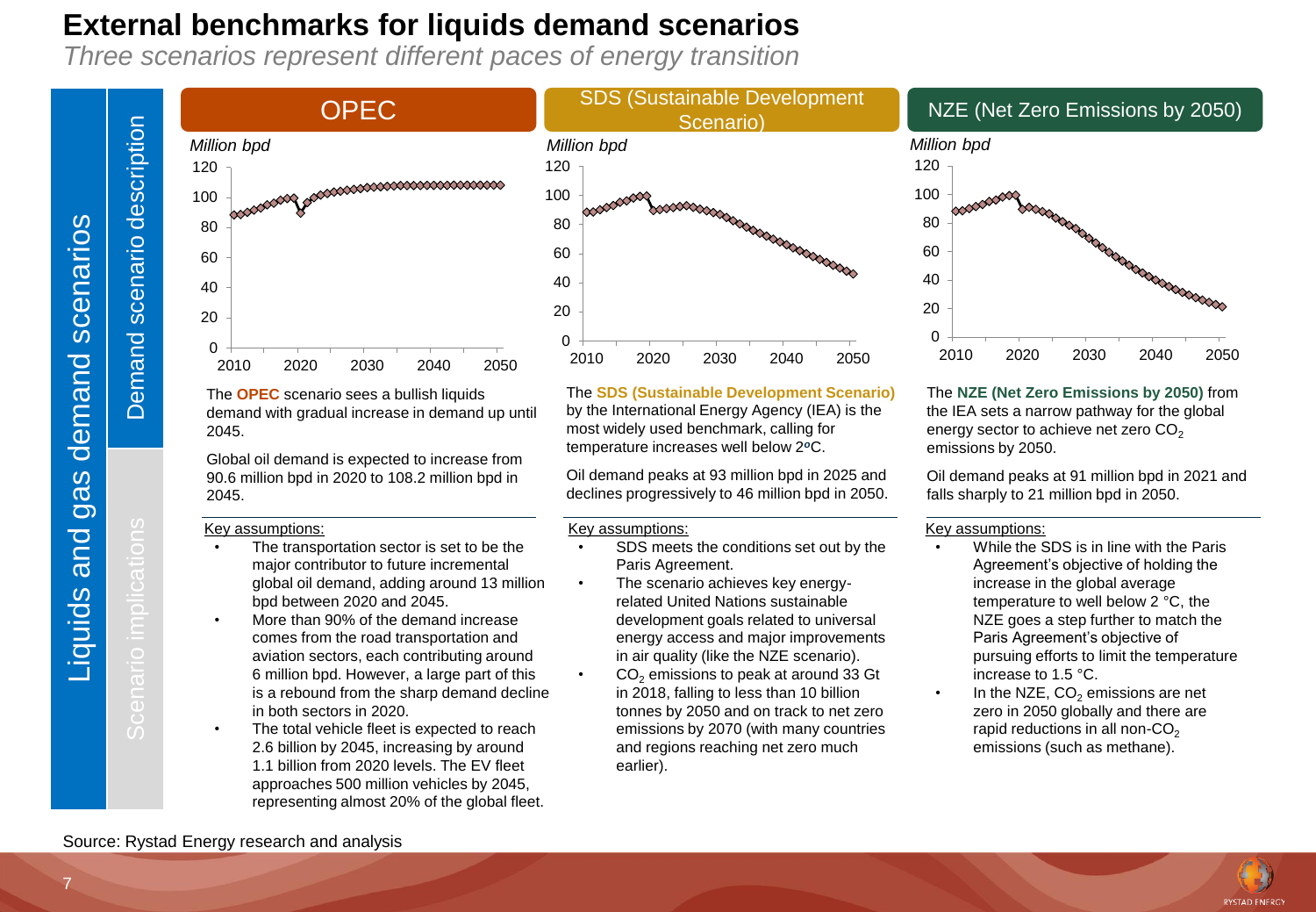### **Oil prices fall as decarbonization intensifies**

*Due to lower demand*

Demand scenario description

Scenario implications

Scenario implications

#### **Key takeaways**

- Armed with a solid pricing outlook for each of our scenarios, we see that liquids prices are at risk in outcomes with a more aggressive energy transition.
- The SDS scenario, which complies with the Paris Agreement mandate (well below  $2^{\circ}$ C, WB2C), is set to see prices around \$30 per barrel in 2022-2050.
- In Rystad Energy's internal oil demand scenarios we do not expect any immediate and substantial oil demand decline up until the 2030s, so the oil price in all our scenarios for the next decades stays between \$40 and \$50 per barrel. After 2034 the oil price starts to drop down to about \$17 per barrel in the -Sigma scenario.
- Only in the OPEC scenario may the oil price rise as high as \$100 per barrel.
- Gas price assumptions are considered to be interconnected with oil price scenarios and differ depending on the specific gas market. The chart uses Henry Hub gas price assumptions as an example. The spike in gas prices in the 2040s can be explained by rapidly declining supply from shale production.



#### **Gas price (Henry Hub) assumptions, 2010-2021**

**Global liquids price 2010-2021**

*Scenario-compliant: oil price correlation+marginal cost of supply 2022-2050*  USD per thousand cubic feet (real terms)



**RYSTAD ENERGY** 

Source: Upstream Energy Transition risk dashboard

Liquids and gas demand scenarios

gas

and

Liquids

demand scenarios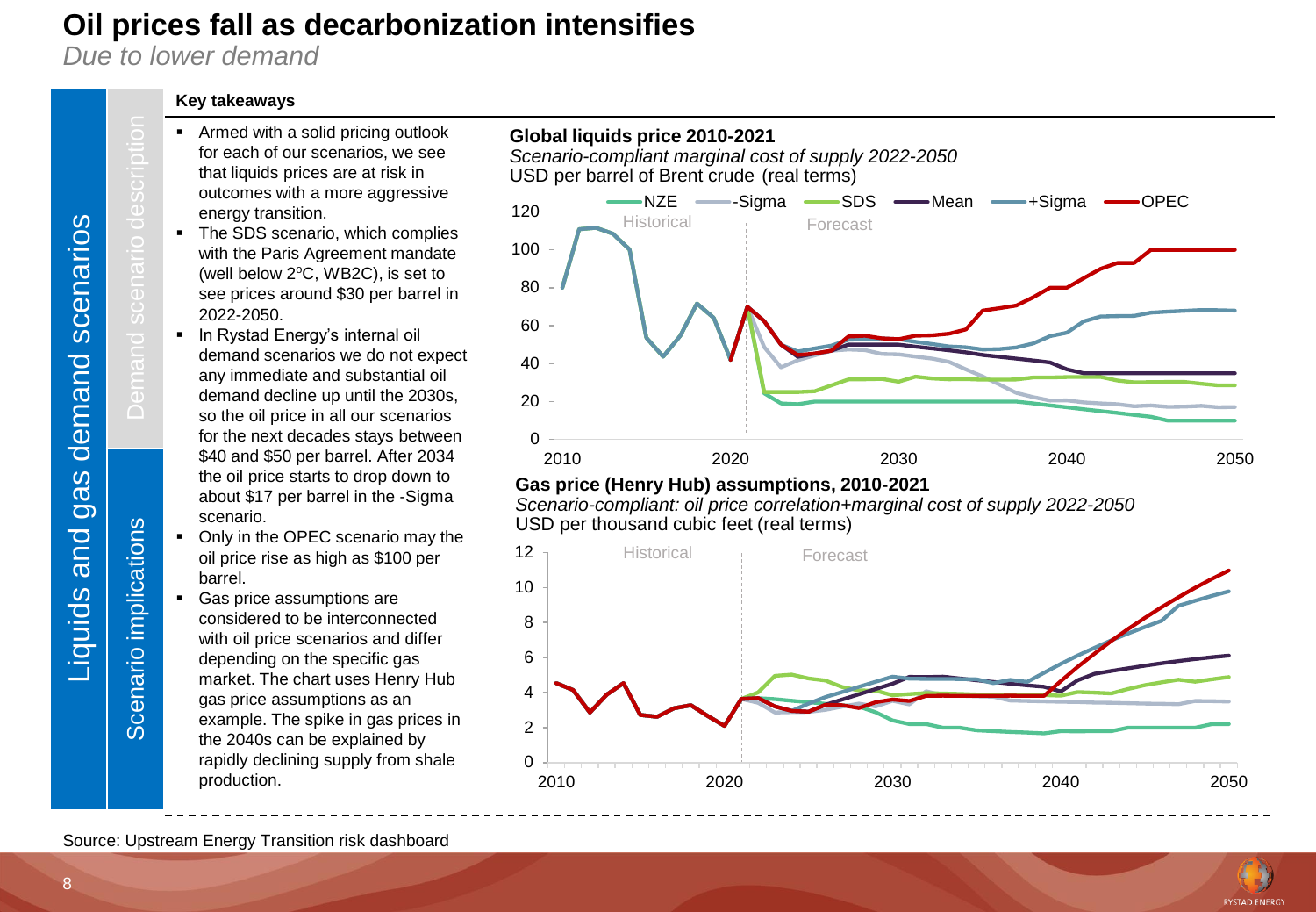### **New volumes still needed to counter natural decline**

*In all scenarios under consideration*

#### **Key takeaways**

- Total global liquid supply towards 2050 varies significantly depending on the trajectory of decarbonization. In the +Sigma scenario, total liquids supply slides to 75 million bpd by 2050. In the Mean scenario, supply decreases to 52 million bpd, and in the SDS scenario it falls to 46 million bpd.
- In the bottom chart we see the demand for new volumes, given the natural decline of currently producing assets. New volumes are understood as the production that must come from fields either currently in the discovery phase or that are not yet discovered. The demand for new volumes represents the difference between the production from currently producing or under-development fields and total liquids demand.
- **·** In every scenario included in this analysis there is still demand for new resources. In the SDS scenario, demand for new volumes reaches a peak at around 19 million bpd, while in the Mean case this peak is around 25 million bpd. In the +Sigma scenario, demand for new volumes must peak at 36 million bpd in order to meet sustained demand, while in OPEC scenario it goes up to 67 million bpd.



#### **Demand for new volumes**

Million barrels per day (bpd)



**RYSTAD ENERGY** 

Source: Upstream Energy Transition risk dashboard

Liquids and gas demand scenarios

gas

and

Liquids

demand scenarios

Demand scenario description

Scenario implications

Scenario implications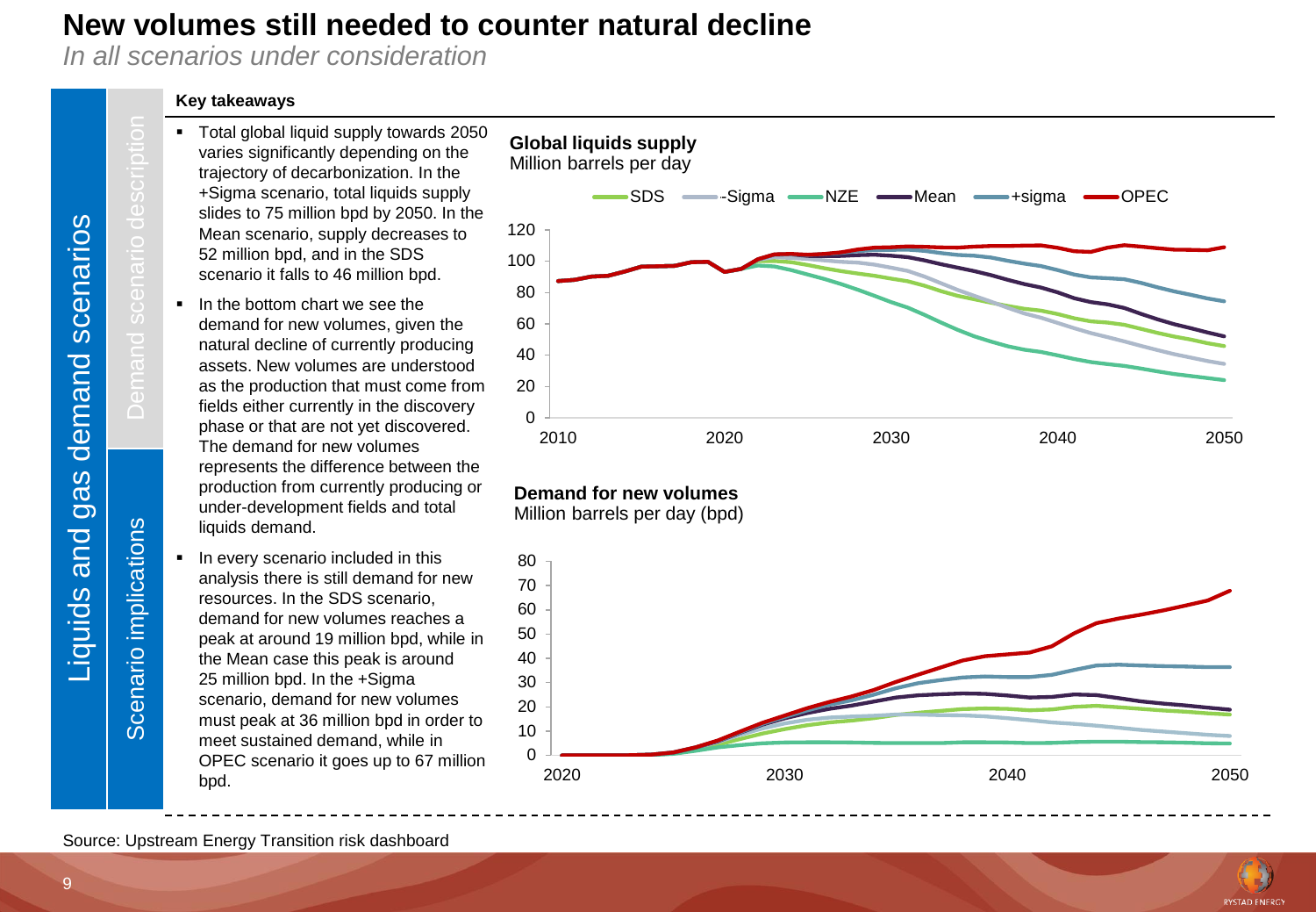### <span id="page-9-0"></span>**Gas supply shows less aggressive decline rates**

*As gas has an important role to play in climate scenarios*

#### **Key takeaways**

- Gas supply shows more stable dynamics even in the most aggressive transition scenario NZE. In this scenario the compound annual growth rate (CAGR) for gas in the next 30 years for gas is about -3%, while for liquids the CAGR in NZE is -5%.
- The reason for this is that gas will play an important role in the energy transition as a substitute for coal and fuel oil in many regions. We also see increasing demand for gas to back up renewable power.
- However, the range of potential supply by 2050 still varies from 5,300 Bcm in the OPEC scenario to 1,667 Bcm in NZE. In our Mean scenario, gas supply declines from 4,000 Bcm in 2021 to 3,700 Bcm in 2050.
- The bottom chart shows demand for new volumes, given the natural decline of currently producing assets.
- Given the less aggressive decline rate for gas supply in all scenarios, there is an upward trend for new volumes, with curves starting to flatten in the mid-2040s.





Billion cubic meters





Source: Upstream Energy Transition risk dashboard

Liquids and gas demand scenarios

gas

and

Liquids

demand scenarios

Demand scenario description

Scenario implications

Scenario implications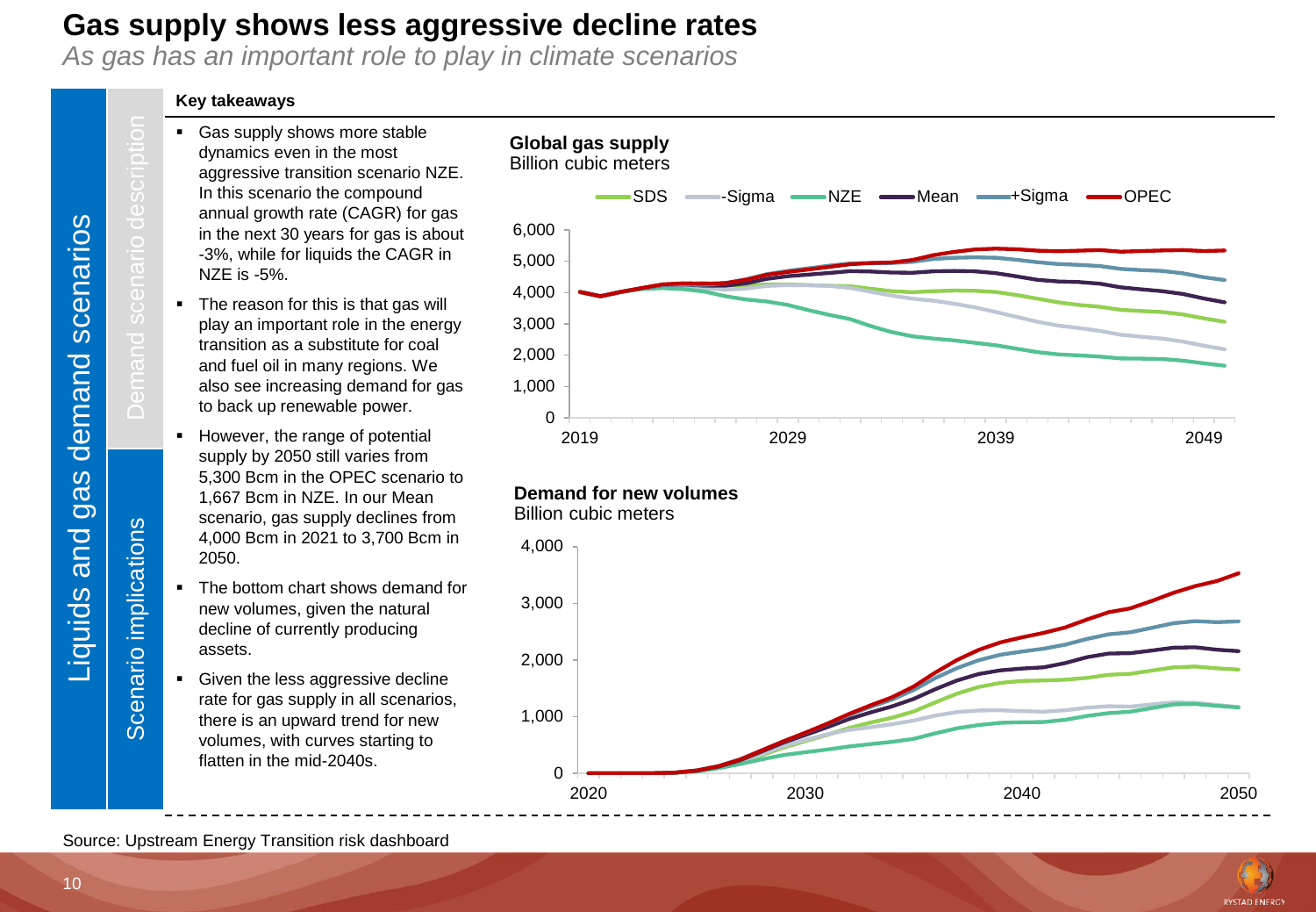### **In Mean scenario liquids production by 2050 declines for all major producers**

*while gas production may grow for Russia, China and Canada*



Source: Upstream Energy Transition risk dashboard



gas demand scenarios

and

Liquids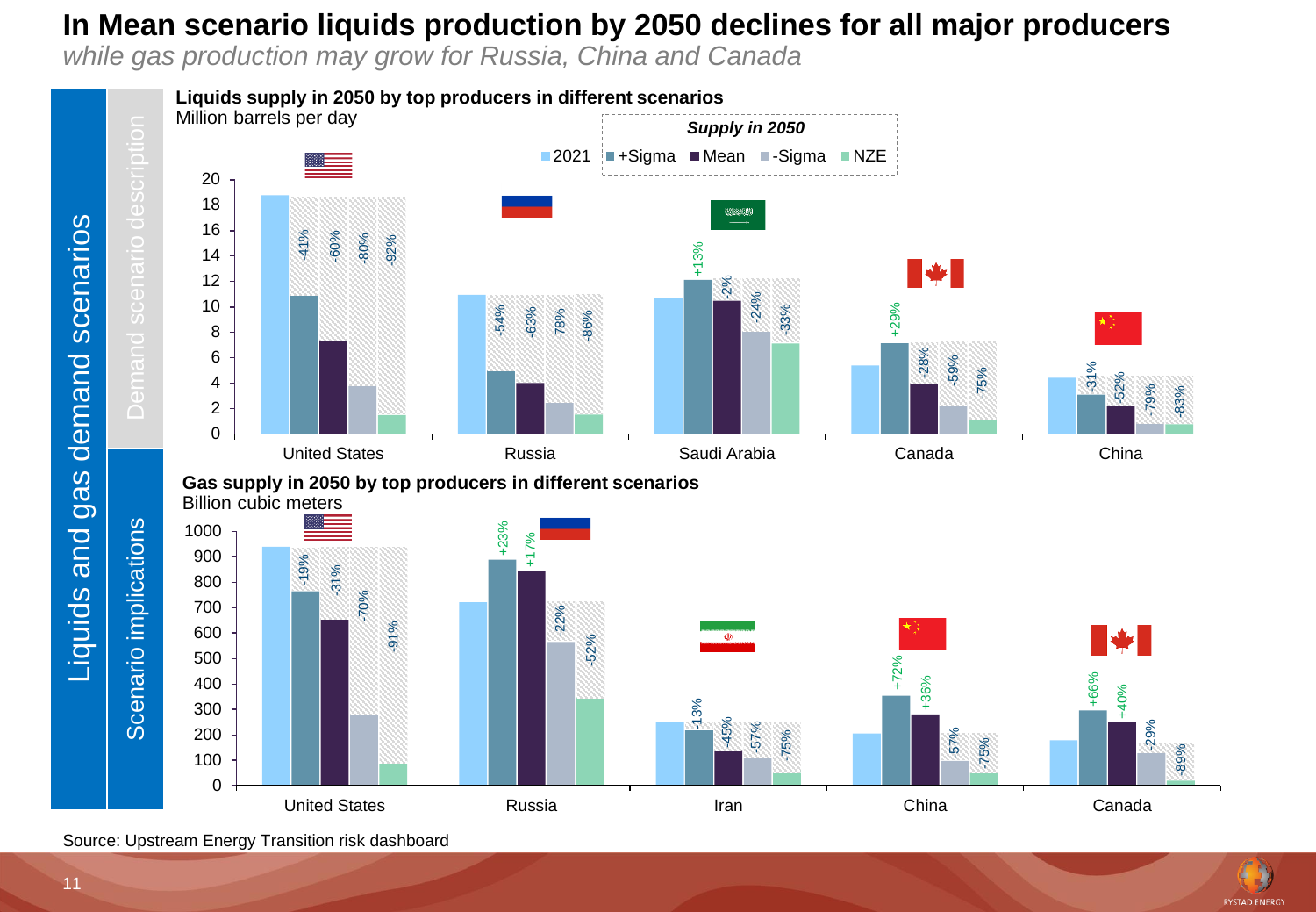### **Oil and gas producing countries may face a reduction in commercial resources**

*Since only the most competitive barrels will stay in demand* 

**Energy transition risk while considering –Sigma (low scenario) and +Sigma (high scenario) Percentages** 



Source: Upstream Energy Transition risk dashboard

Risk for "petrostates"

Risk for "petrostates"

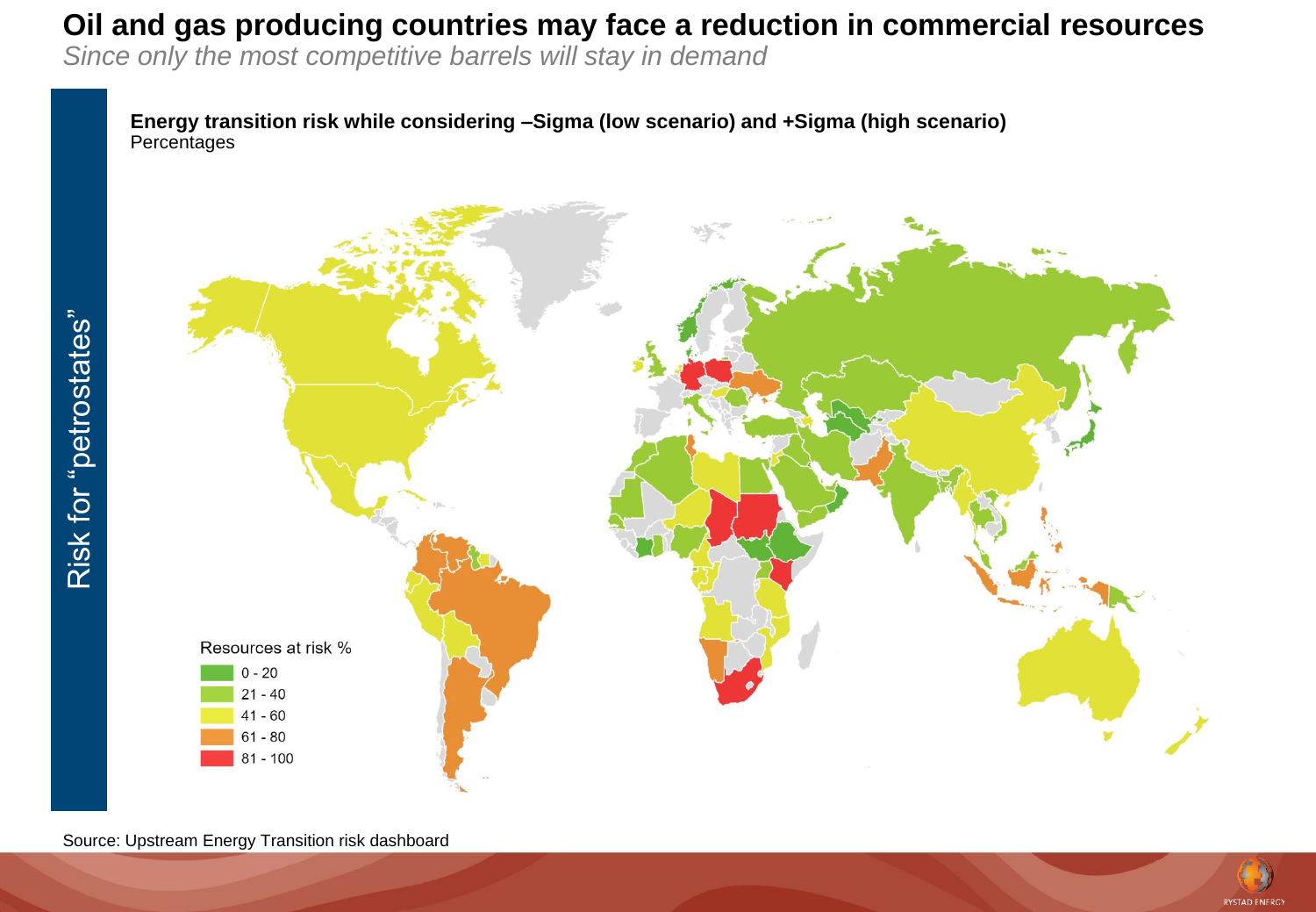### **National governments are at risk of losing major revenue streams**

*Income to shrink as the world turns away from fossil fuels*

#### **Key takeaways**

- Petroleum-rich countries commonly benefit from their natural resources by reaping royalties, profit taxes and income taxes. These forms of government revenue are impacted quite differently across varying scenarios, demonstrating a wide fan of uncertainty.
- A total of \$1.1 trillion was paid to governments from oil and gas taxation in 2021. In both the Mean and +Sigma scenarios, yearly government take is expected to be around \$1 trillion for the next 10 years. For SDS the government take is expected to fall rapidly, falling to a yearly average around \$500 billion per year. The difference in government take between the Mean and SDS scenario begins to narrow significantly after 2035, with the gap growing to \$150 billion by 2050.
- In the right-hand chart we see the difference in total government take for the top 15 countries within the +sigma and -sigma scenarios between 2021 and 2050. Russia sees the largest deviation, with a difference between the two scenarios amounting to around \$2.0 trillion.
- Average tax income is 53% lower in the -sigma scenario compared to the +sigma scenario. In total, around \$18 trillion in potential income to national governments is at risk.



\*Government income for the US excludes royalty effects, as this is mainly paid to landowners. Source: Upstream Energy Transition Risk dashboard

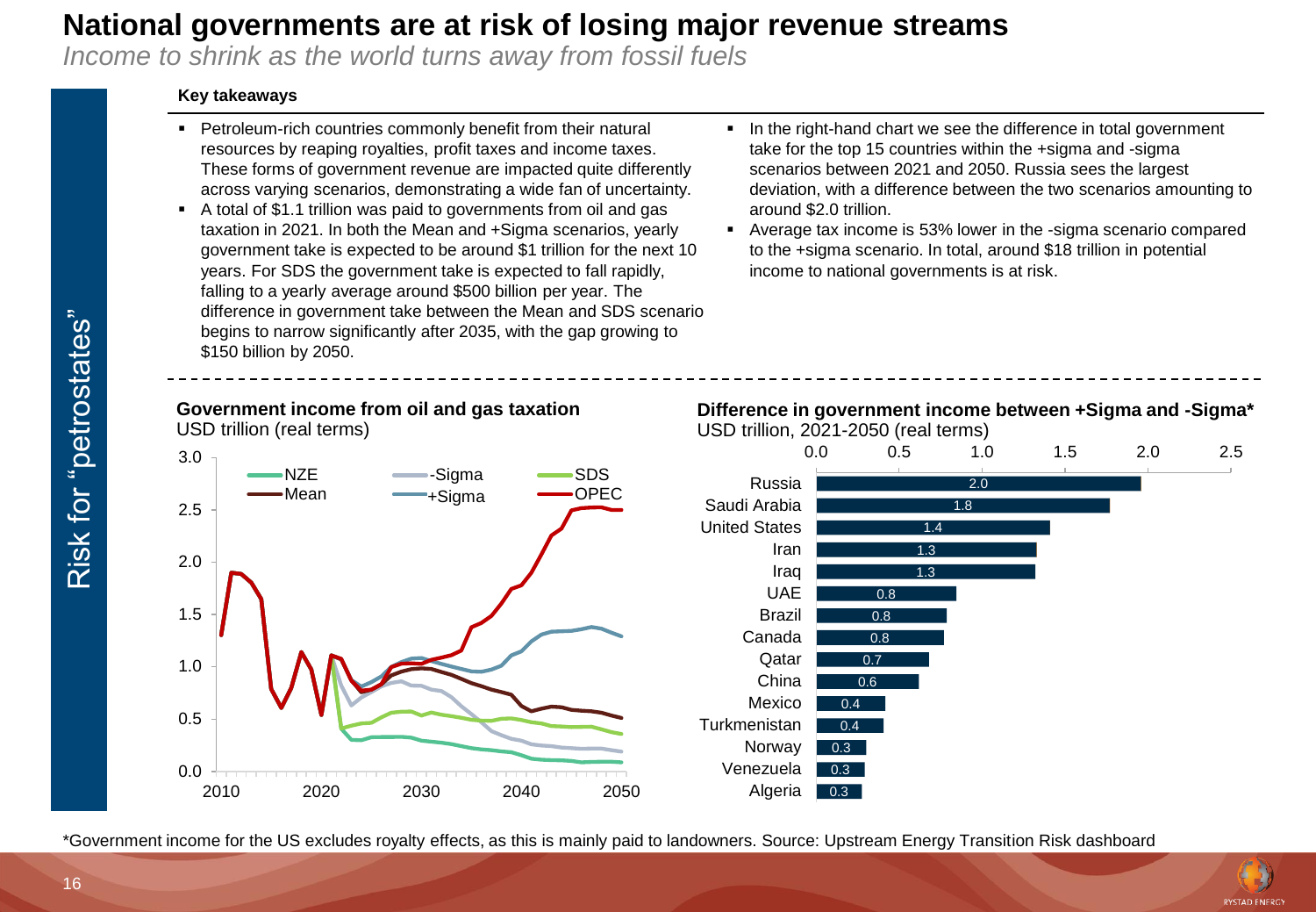### **Key producers' exposure to energy transition risk**

#### **Key takeaways**

- Another way to look at the risk is to see the government take at risk plotted against the country's dependence on oil and gas tax revenue. Using Saudi Arabia as an example, we see that about 30% of the government take is at risk, while total tax income from oil and gas made up 27% of the country's gross domestic product (GDP) in 2019.
- Algeria, Iraq, Kuwait and Libya all of which are heavily dependent on tax revenue from the upstream industry – all garnered around 40% of GDP in 2019 from oil and gas tax revenue. In these countries, about 40% of the government take is at risk, meaning that this group is the most exposed to revenue risk as a result of the energy transition.
- When comparing the government income between -Sigma and the +Sigma scenarios, gas-heavy countries are less exposed. This is the case for countries such as Turkmenistan, Qatar, Russia and Norway.



Source: Upstream Energy Transition risk dashboard



17

Risk for "petrostates"

Risk for "petrostates"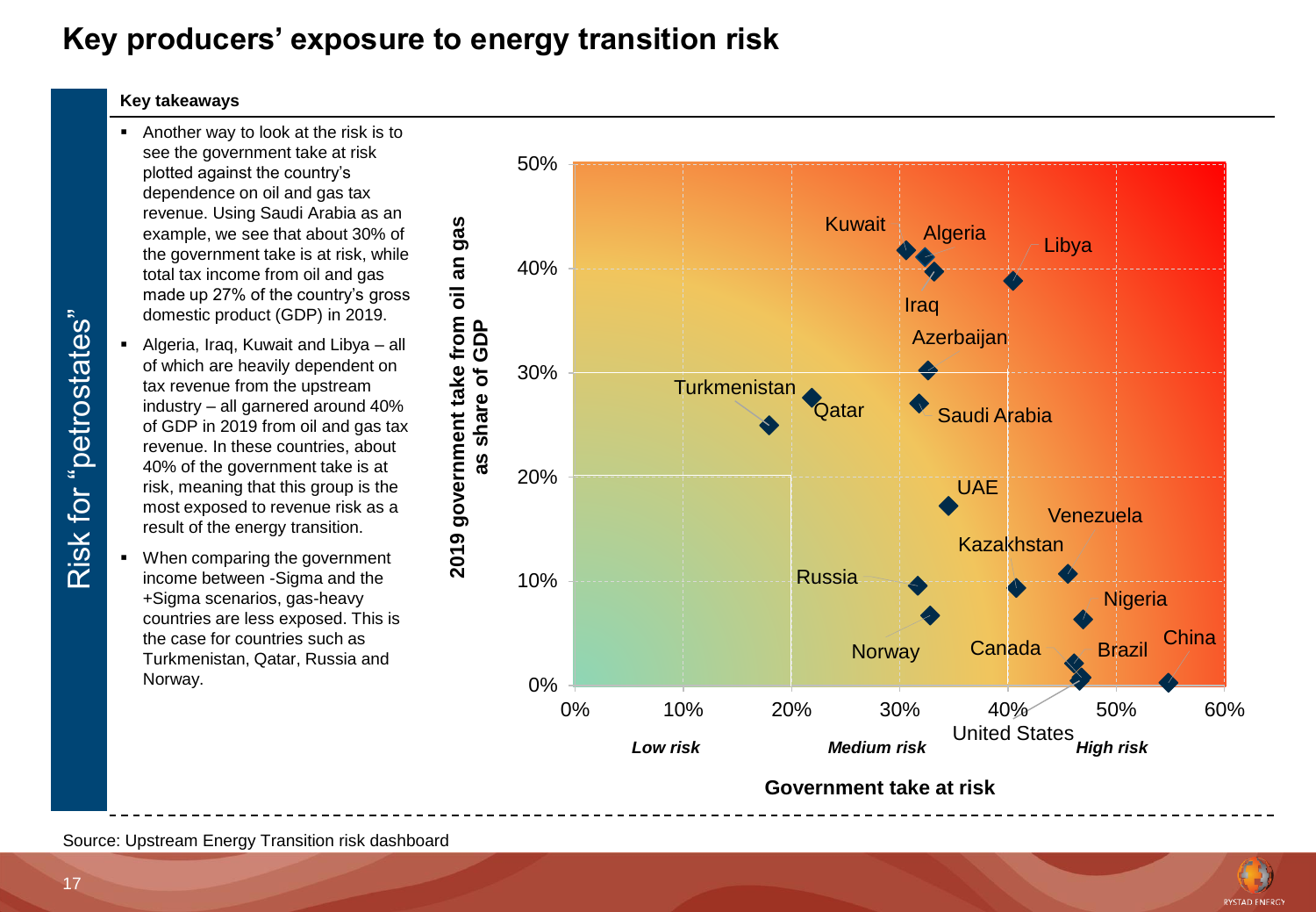### **Around 60% of exploration spending is at risk in the -Sigma scenario**

Risk for oil service companies<br>Capex **Exploration cost** service companies Risk for oil

cost

Exploration



#### **Key takeaways**

- As mentioned before, some new discoveries and exploration activity will be needed even in the -Sigma scenario, but at a much lower level than is seen currently.
- We estimate that total exploration expenditure (expex) in the 2021- 2050 period in -Sigma would be about \$493 billion, down from about \$1.3 trillion in +Sigma – a 61% reduction.
- From a regional perspective, exploration spending towards 2050 could drop by 50% to 80% in the -Sigma depending on the region, with Middle East and South America seeing the greatest declines.
- Substantial reductions in exploration spending mean that a significant number of exploration opportunities would remain either undiscovered or undeveloped in some frontier areas such as those in Africa and Southeast Asia.
- In the SDS, savvy E&Ps would reinvest the saved expex into lowcarbon energy technologies such as wind, solar and hydrogen, as well as emission offsets such as carbon capture and storage (CCS) and reforestation.



Source: Upstream Energy Transition risk dashboard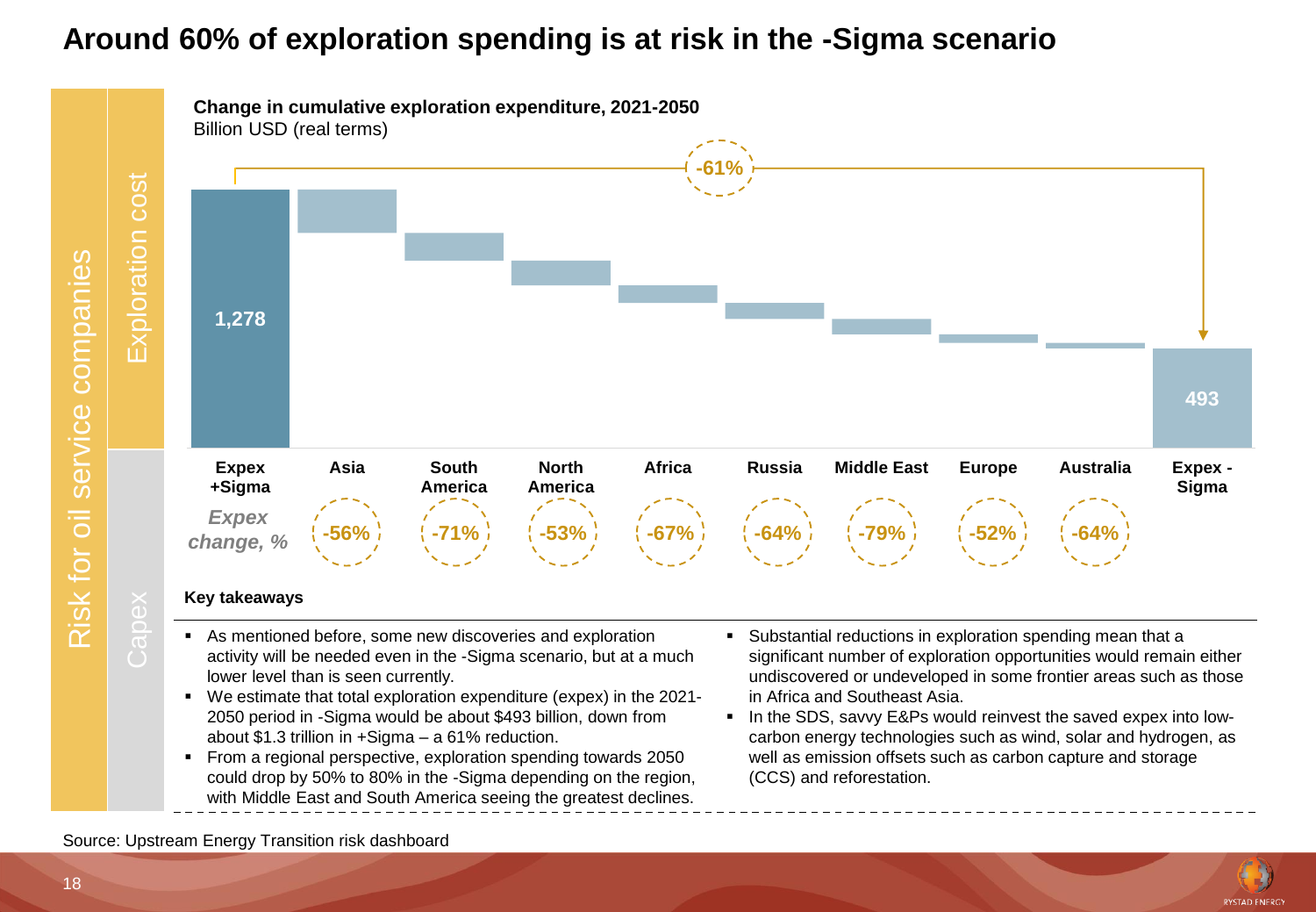### <span id="page-15-0"></span>**Half of capex at risk in the -Sigma**

*Shale and conventional greenfield most at risk*

#### **Key takeaways**

- Source: Upstream Energy Transition universal and the service in the service companies. However, the outlook varies for different segments.<br>
Bowwrield dapex tends to be less<br>
cyclical than greenfield capex, hin<br>
at greater The expected fall in liquids supply comes with a substantial reduction in capital spending, pointing to real and looming revenue risk for oilfield service companies. However, the outlook varies for different segments. Brownfield capex tends to be less cyclical than greenfield capex, hinting at greater resilience. The chart shows the difference in cumulative upstream investments between 2021 and 2050 for the +Sigma and -Sigma scenarios. Compared to +Sigma, only half of the investments are needed in –Sigma, representing a total reduction of \$6.7 trillion in upstream investments during this period. ■ The lost investments would affect onshore and offshore greenfield spending the most, while brownfield capex would show the smallest relative reduction. Total capex +Sigma **13,756** Offshore brownfield facility capex Offshore greenfield facility capex Offshore well capex Onshore brownfield facility capex Onshore greenfield facility capex Onshore well capex Billion USD (real terms), 2021-2050
	- While upstream investments decline, E&P companies are likely to turn to the service industry to supply their new and greener business areas as the

**Reduction in cumulative E&P capex** 

**Percent change**



**RYSTAD ENFRG**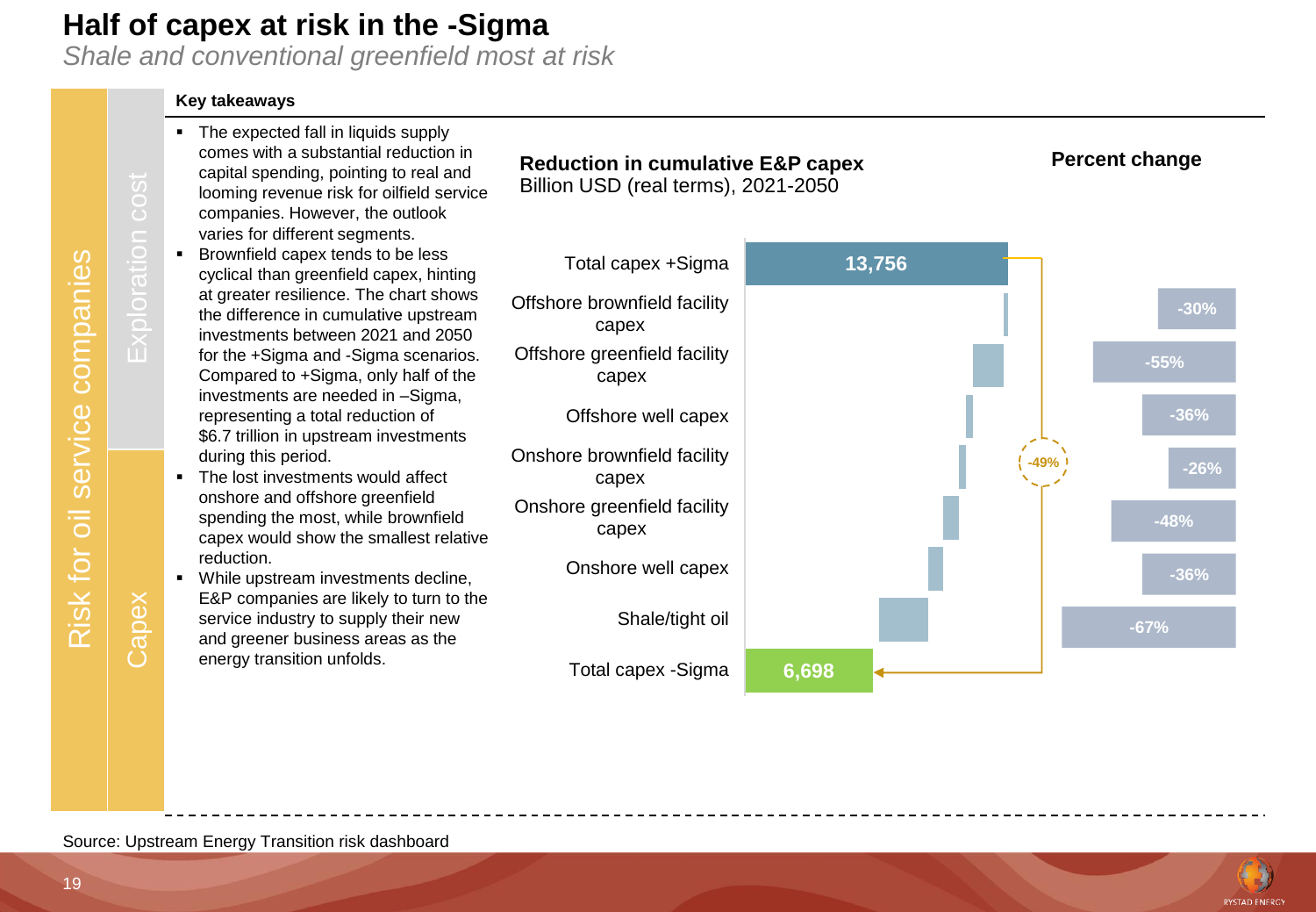### Stricter requirements for projects sanctioning is a "new normal"

#### **Majors communication on portfolio resilience metrics**



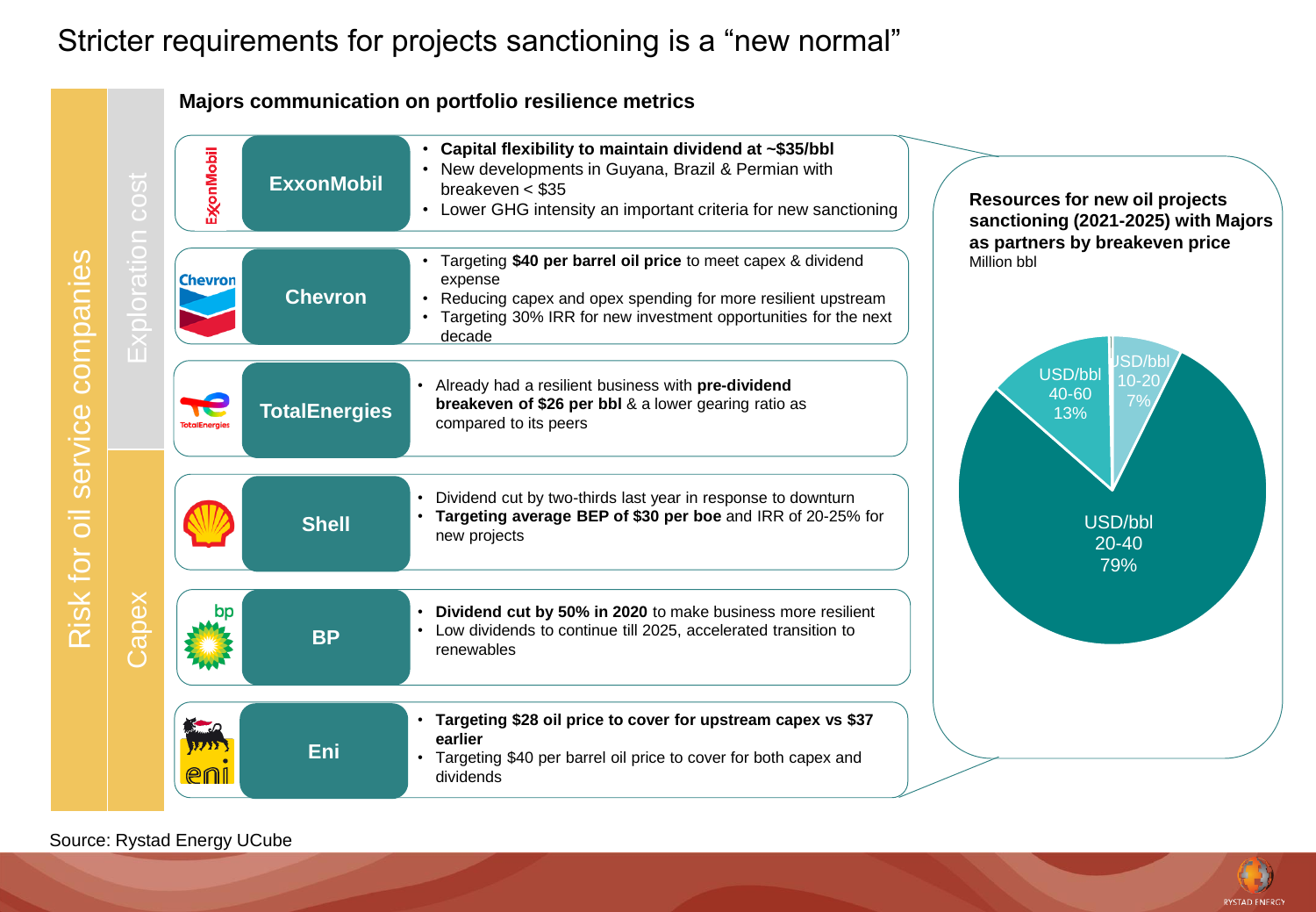### **E&P companies are at risk of losing major cash flows**

*Free cash flow highly sensitive to different scenarios*

#### **Key takeaways**

- The different energy transition scenarios pose risks both to upstream companies' resources and to their valuation. The chart illustrates this by displaying the total free cash flow (FCF) generated by the upstream industry, which is at an all-time high of around \$700 billion this year due to a combination of high commodity prices and low investment levels.
- As the short-term oil price is expected to fall in all scenarios, FCF is also is expected to drop across the board. In the Mean scenario the FCF is predicted to recover after 2025 and reach about \$600 billion by the beginning of the next decade, before rapidly falling from 2035. evaluation
	- Even in the -Sigma scenario, the FCF is expected to remain modest in the medium term, supported by robust prices and investment activity. However, after 2030 the FCF is expected de decline swiftly.
	- In the NZE and SDS scenarios, the FCF is not expected to recover in the medium term. In the SDS it is expected to hover around \$300 billion, while the same number for NZE is around \$100 billion.
	- Shortage of resources available to meet demand projected in OPEC scenario may occur in mid-2030s, which will trigger price uptick and FCF consequently.



Source: Upstream Energy Transition risk dashboard



companies Risk for oil and gas companies gas and Risk for oil

Value and resource risk

ဖိ ਠ  $\overline{a}$ 

 $\overline{\sigma}$ 

ource

risk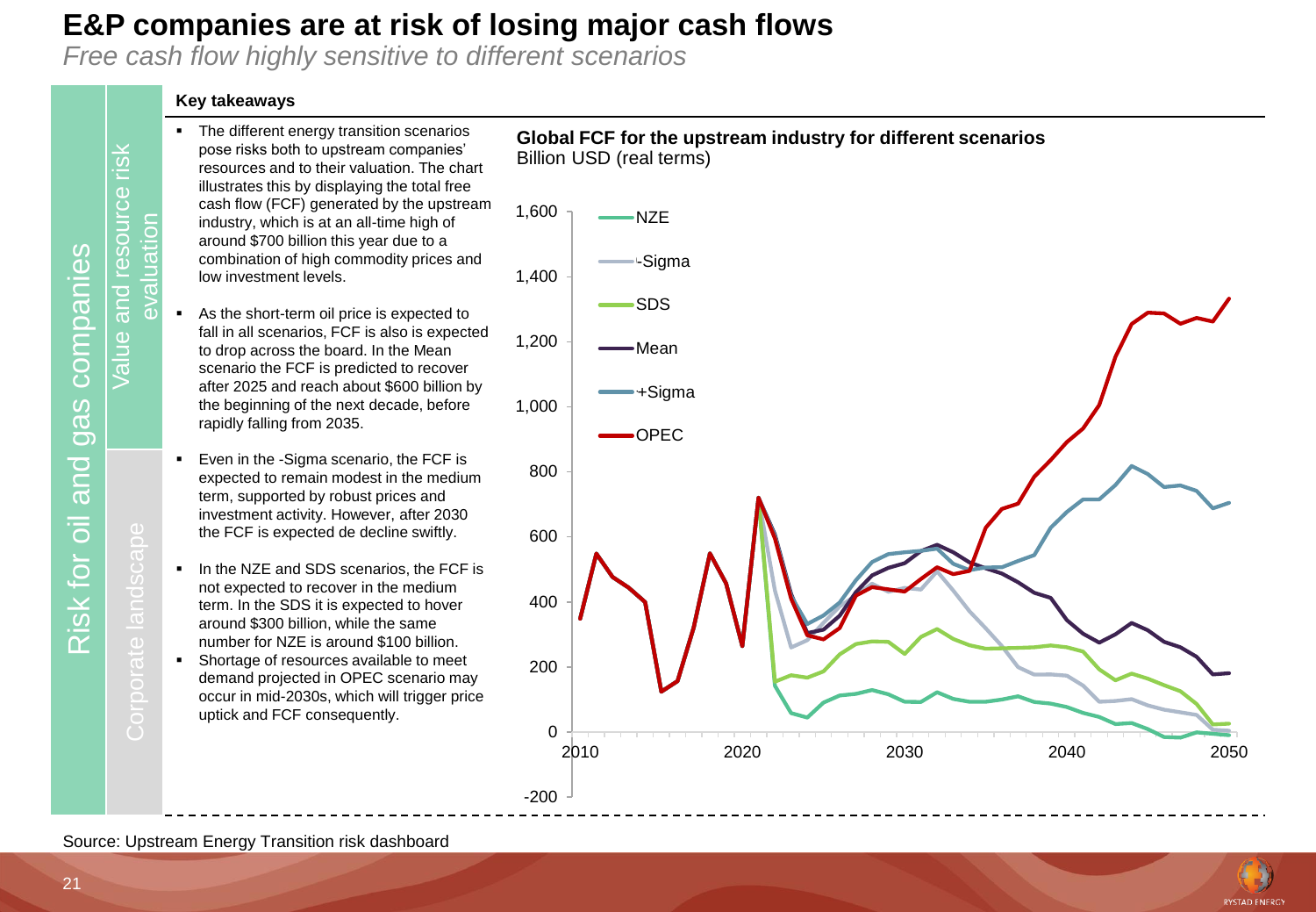### **NOCs gain market share in low-carbon scenario**

**Global corporate landscape in different scenarios**

companies Risk for oil and gas companies gas and Risk for oil

Corporate landscape



■ No oil and gas companies will be able to escape the effects of the energy transition, but some players are better positioned to rapidly embrace change. For public companies, strategic evolution may be spurred on by persistent shareholders or external pressure to embrace lower-carbon operations, while national oil companies (NOCs) may have fewer incentives to change as governments are eager to maintain domestic supply and income from petroleum.

■ The national companies hold the most competitive reserves, meaning they would be able to persevere in a low-price oil market environment. We therefore see that towards 2050, NOCs will hold an increasing share of global production and investment in both the +Sigma and SDS scenarios. In the -Sigma scenario they completely dominate the upstream market with 65% of global liquids production. Nevertheless, these companies, too, will have to adapt to decarbonization trends to keep their products competitive in a global market that will encourage lower emission intensity.

55% 49% 44% 40%

**RYSTAD ENFRG** 

Source: Upstream Energy Transition risk dashboard

22